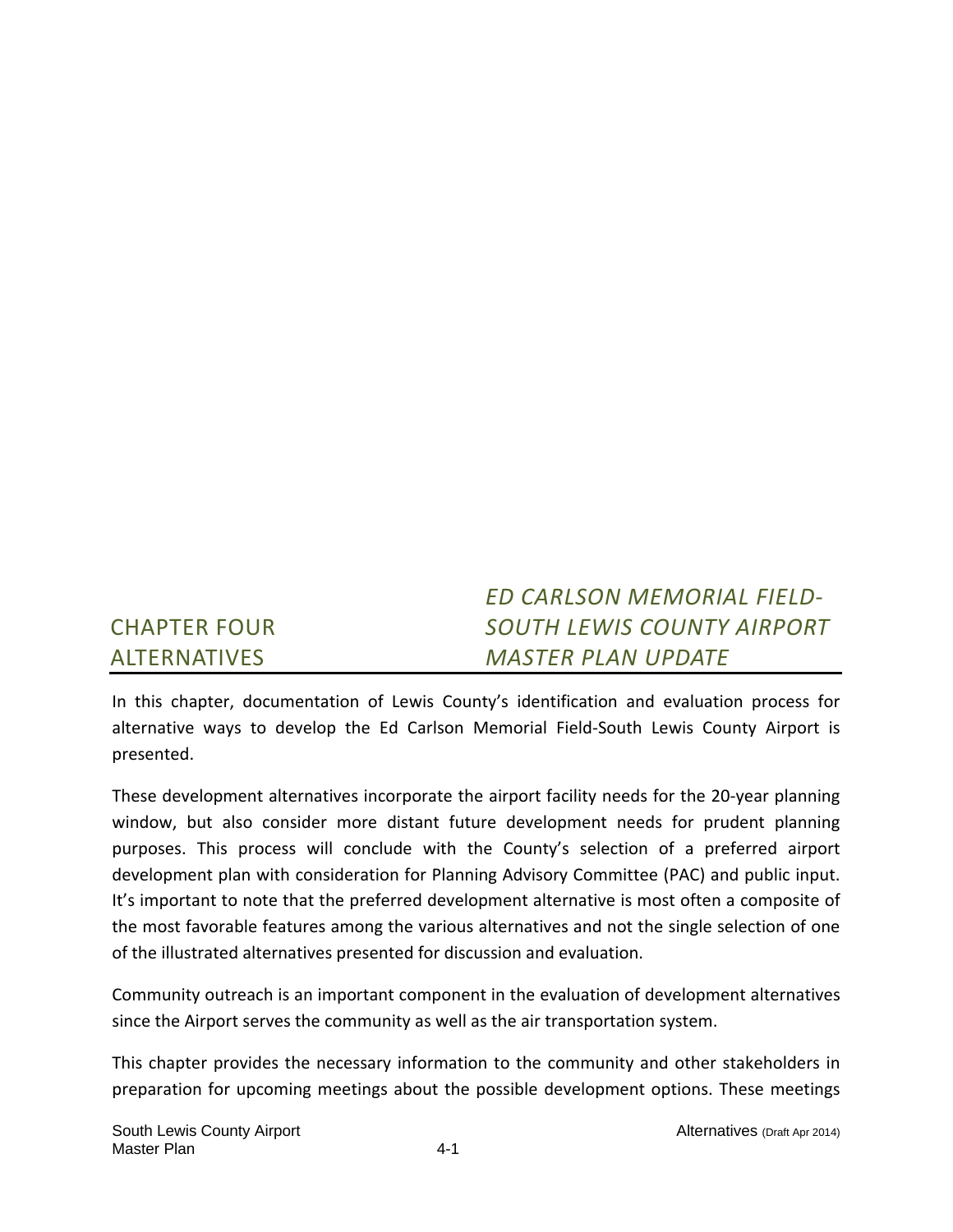will serve as opportunities for discussion, questions, and feedback so Lewis County may obtain input prior to selecting a long‐term development plan. All information about the Airport Master Plan meetings and associated materials are posted online at:

#### www.lewiscountywa.gov/airports/ed‐carlson‐memorial‐field‐south‐lewis‐county‐airport‐tdo

### **OVERVIEW OF PROCESS**

To properly address the near‐ to long‐term improvement needs of the Airport, this chapter analyzes three build alternatives for airside and landside as well as a no action/no build alternative for comparison. These alternatives will be presented to the Planning Advisory Committee (PAC) for review and discussion during an April 2014 meeting. A public open house will follow the PAC meeting so the public may review the alternatives, ask questions, provide comments, and be presented with the PAC's preliminary recommendations. Following the PAC and public open house review, the County will consider all input and select a future long-term development alternative for the Airport. This selection is anticipated in May 2014.

The selected alternative, referred to as the preferred alternative, is the basis for updating the Airport Layout Plan drawing set and the Airport's Capital Improvement Plan to be addressed in subsequent chapters. It's important to note that all proposed development, including possible land acquisition, must be shown on the Airport Layout Plan to be eligible for federal funding.

*It's important for development alternatives to consider a full spectrum of possibilities with an open and well‐informed discussion. Then, an ideal development plan may evolve that documents the rationale for selecting and rejecting various ideas. For South Lewis County Airport, the various development alternatives consider improvement needs within the 20‐year planning window as well as beyond. Development beyond 20 years includes a longer runway and greater expansion of facilities such as aircraft storage hangars and aircraft apron parking, which would require land acquisition. Consequently, the County may consider land acquisition when opportunities arise to purchase available land in the coming years.* 

Four key steps comprise the development alternatives element of the master planning process:

- 1. Site analysisto include the identification of opportunities and challengesfor development
- 2. Identification of development concepts/scenarios to guide the layout of development alternatives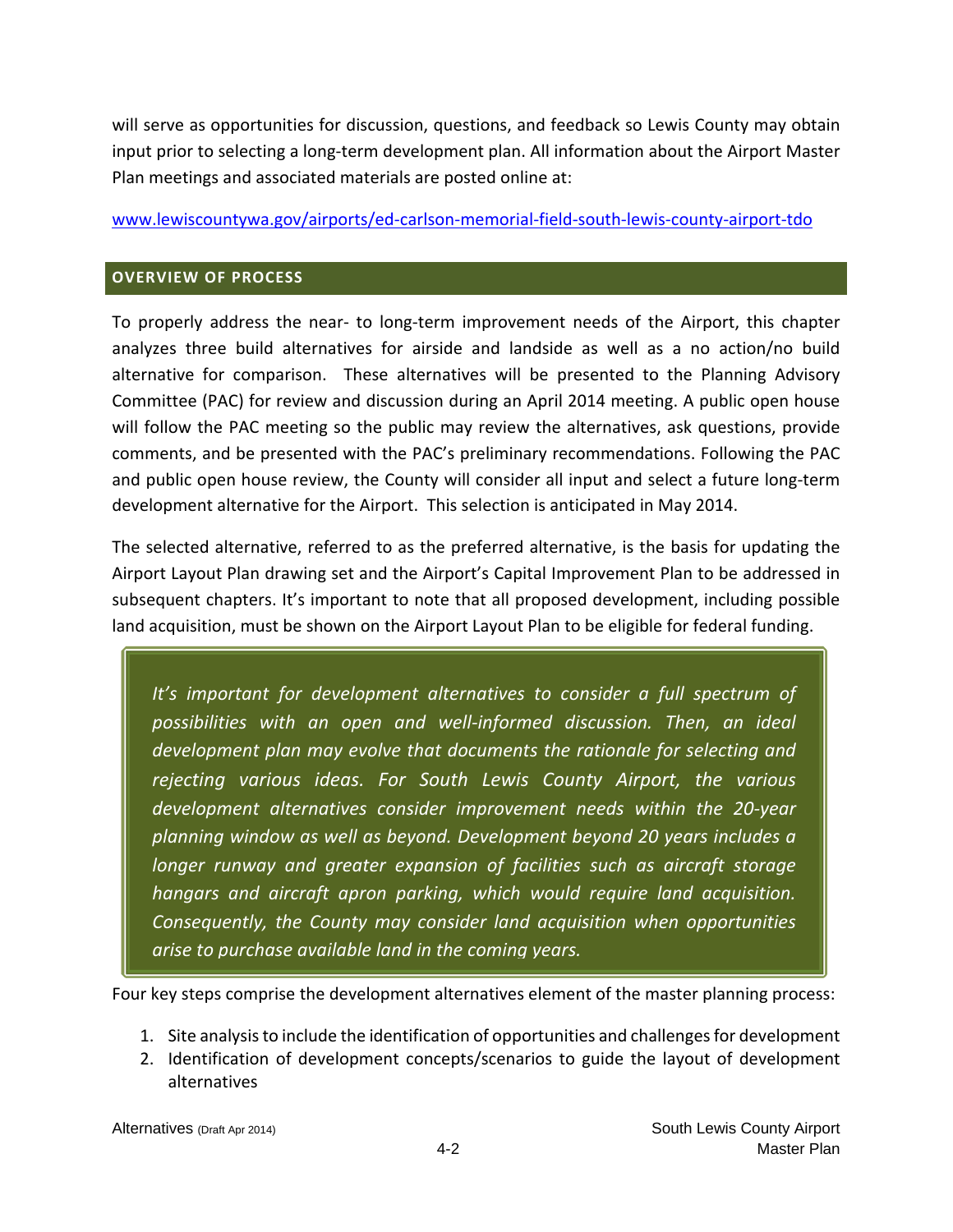- 3. Comparative evaluation of the development alternatives
- 4. Selection of a preferred alternative

# **SITE ANALYSIS**

The site analysis task involves assessing the various opportunities and challenges to development at the Airport. This is necessary to provide the additional framework for identifying potential airside and landside development alternatives. Development opportunities refer to the site conditions that offer flexibility and possibility in development such as undeveloped land. Development challenges are limitations or constraints at or around the Airport that may restrict or prohibit development and/or would require substantial cost, mitigation, and/or complex engineering solutions to overcome. Also notable is that some site conditions may represent both opportunities and challenges. An example of this includes existing roadways adjacent to airport property which may offer opportunities for additional access, but might also limit an airport's ability to expand and/or protect airspace and other surfaces depending on roadway location.

The physical development opportunities and challenges with the greatest influence on the Airport's future growth are outlined here:

### **Opportunities**

- Large undeveloped area within airport property on the south side of the airfield.
- Undeveloped land outside but adjacent to the southern airport property boundary.
- Undeveloped land on the north side adjacent to existing hangar development.
- Existing utility infrastructure on the north side of the airport. Additionally, the expansion of the utility infrastructure to the south side of the airfield isfeasible as most utility service lines are less than a mile away. These include potable water, sewer, phone, power and fiber optic service lines.
- Roadways (Jackson Highway, Buckley Road) to provide additional airport access and potentially attract aviation‐compatible businessesinterested in close proximity to Jackson Highway.

# Challenges

- Known/possible presence of wetlands within and near the Airport, particularly to the south of the airfield.
- Existing development near the Airport or lack of available land that could be acquired to support future expansion.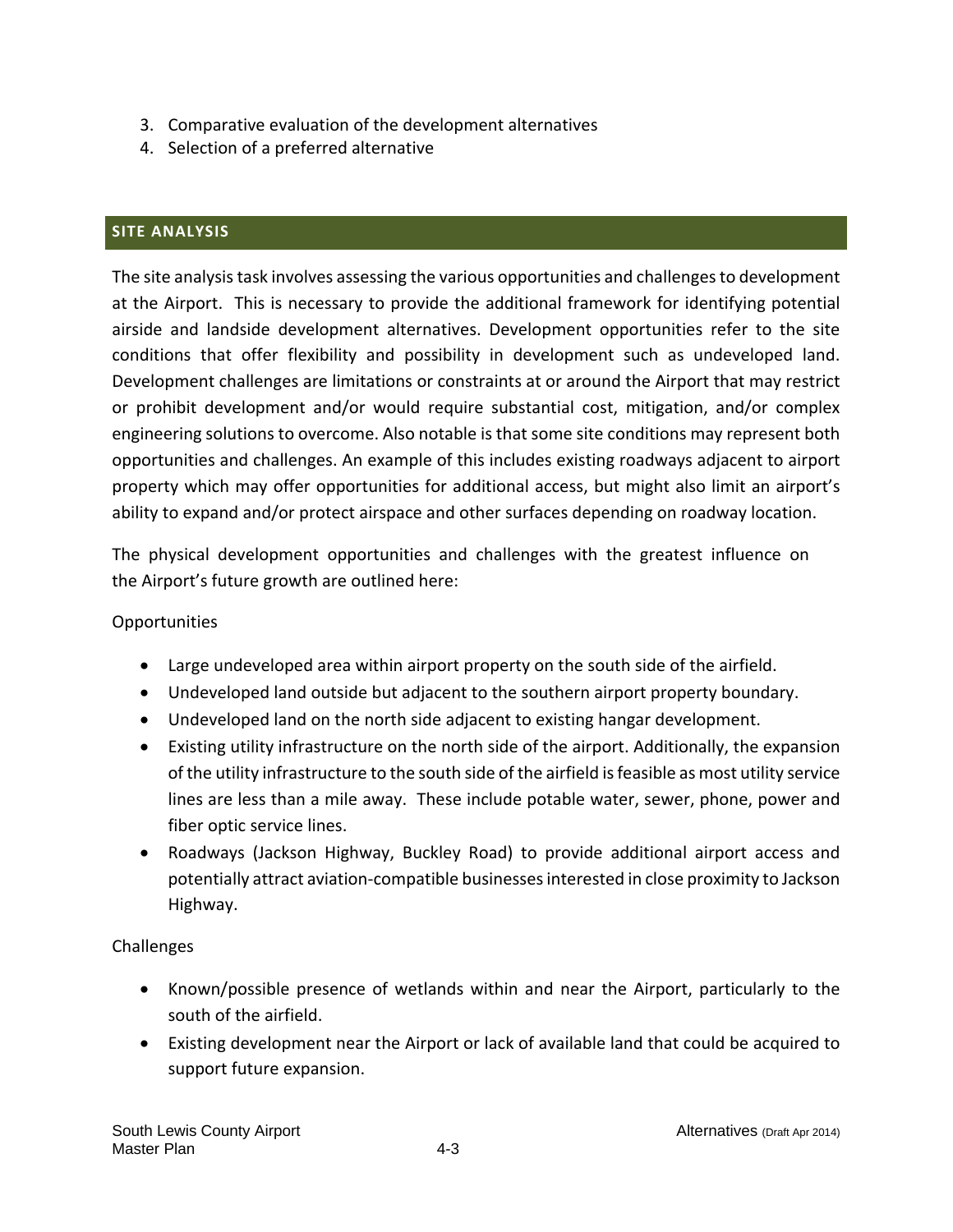- Close proximity of Jackson Highway to the west and Buckley Road to the west and southwest. Both roads are within the Runway Protection Zone (RPZ) of Runway 06.
- Lack of utilities on undeveloped property on south side. Also, any development east of the existing north side development would require the extension of utilities to serve such development.

### WETLAND/WATERWAY RECONNAISSANCE

As previously mentioned, the known presence of wetlands and waterways within the airport property and their possible presence in the airport vicinity present a challenge to development. The presence of wetlands in a project site will trigger the need for an Environmental Assessment (EA) and may lead, depending on the EA findings, to the need for mitigation to replace the lost aquatic resource functions and area.

A site wetland/waterway reconnaissance was conducted as part of this Master Plan to help the County and the PAC in determining the approximate location of wetlands, waterways, and/or their buffers. The findings of the wetland/waterway reconnaissance will be included as **Appendix 4A** in the Master Plan. These findings are preliminary and an Environmental Assessment (EA) will be necessary at the time a project affecting an area identified as wetland and/or waterway is initiated.

### **AIRPORT REFERENCE CODE (ARC)**

The Airport's ARC is referenced throughout the chapter. As discussed in the Forecasts, the Airport's current ARC is B‐I and this ARC is expected to be upgraded to B‐II by 2017. The ARC corresponds to the most demanding aircraft that uses or is forecast to use the airport on a regular basis, where regular basis is defined as a minimum of 500 annual operations.

The terms "small aircraft" and "large aircraft" are also used throughout the chapter. The FAA defines a small aircraft as an aircraft with a maximum gross takeoff weight of 12,500 lbs. A large aircraft is defined as one with a maximum weight greater than 12,500 lbs. but less than 60,000 lbs.

**Exhibit 4A** illustrates sample aircraft by ARC.

### **IDENTIFICATION OF DEVELOPMENT ALTERNATIVES**

Prior to identifying each development concept to accommodate future demand, a list of basic improvements needed by the Airport and included in all alternatives is outlined. These improvements are identified as common features.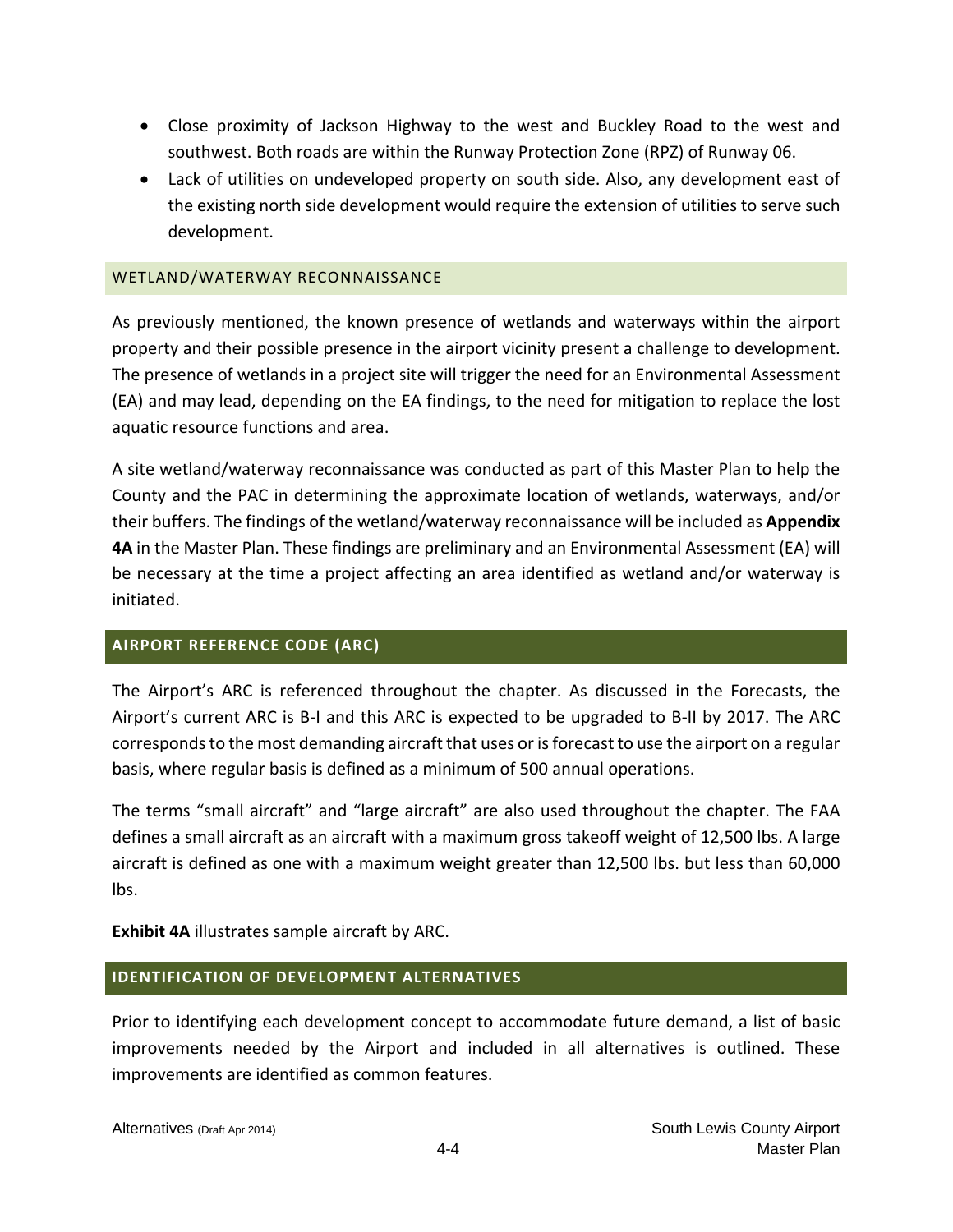### COMMON FEATURES

While common features are in all build alternatives, there may be variations in the way they are integrated into the alternatives. Common features for the alternatives include:

- Parallel taxiway width increase to 35 feet to comply with FAA design standards for B-II.
- The realignment of the Airport's main access road to enhance safety for vehicles accessing, circulating, and leaving the Airport.
- Fencing of, at a minimum, the aircraft operations areas and the provision of vehicular and pedestrian access gates thus improving the safety of the Airport.
- Removal/relocation of tiedowns that are in the Runway Object Free Area (OFA).

### ALTERNATIVES

The identification of long-term development alternatives followed the site analysis and identification of common features. These alternatives address the facility requirements outlined in the previous chapter as well as potential development beyond the 20‐year Master Plan period. This ensuresthat the future Airport property needed and the Airport environs are protected now. This would be accomplished through a combination of land acquisition and County zoning strategies.

Three individual plans or alternatives were prepared for the landside as well as the airside development. Although these plans do not necessarily exhaust all the variations and development design that may be applied to the Airport, they do provide the appropriate base to produce the "preferred alternative" for the development of the Airport. It's important to point out that the "preferred alternative" often proves to be a blend or a composite of the various alternatives with the most favorable points from each selected.

In addition to the alternatives previously mentioned, a "no-build alternative" is presented for the purpose of comparison. While no major physical development is proposed, the alternative does not preclude any operational improvements that may enhance capacity.

All proposed improvements and developments are consistent with the applicable FAA design standards and FAR Part 77 airspace planning standards. Airside facilities proposed, including the runway, major taxiways, aircraft parking apron and access taxiways used by business aircraft, are designed for Airplane Design Group (ADG) II. Aircraft tiedown aprons and hangar taxilanes used exclusively by smaller aircraft are typically designed based on Airplane Design Group I standards. For hangar areas with a variety of hangar sizes, the largest hangar door width determines the maximum size of aircraft to be accommodated.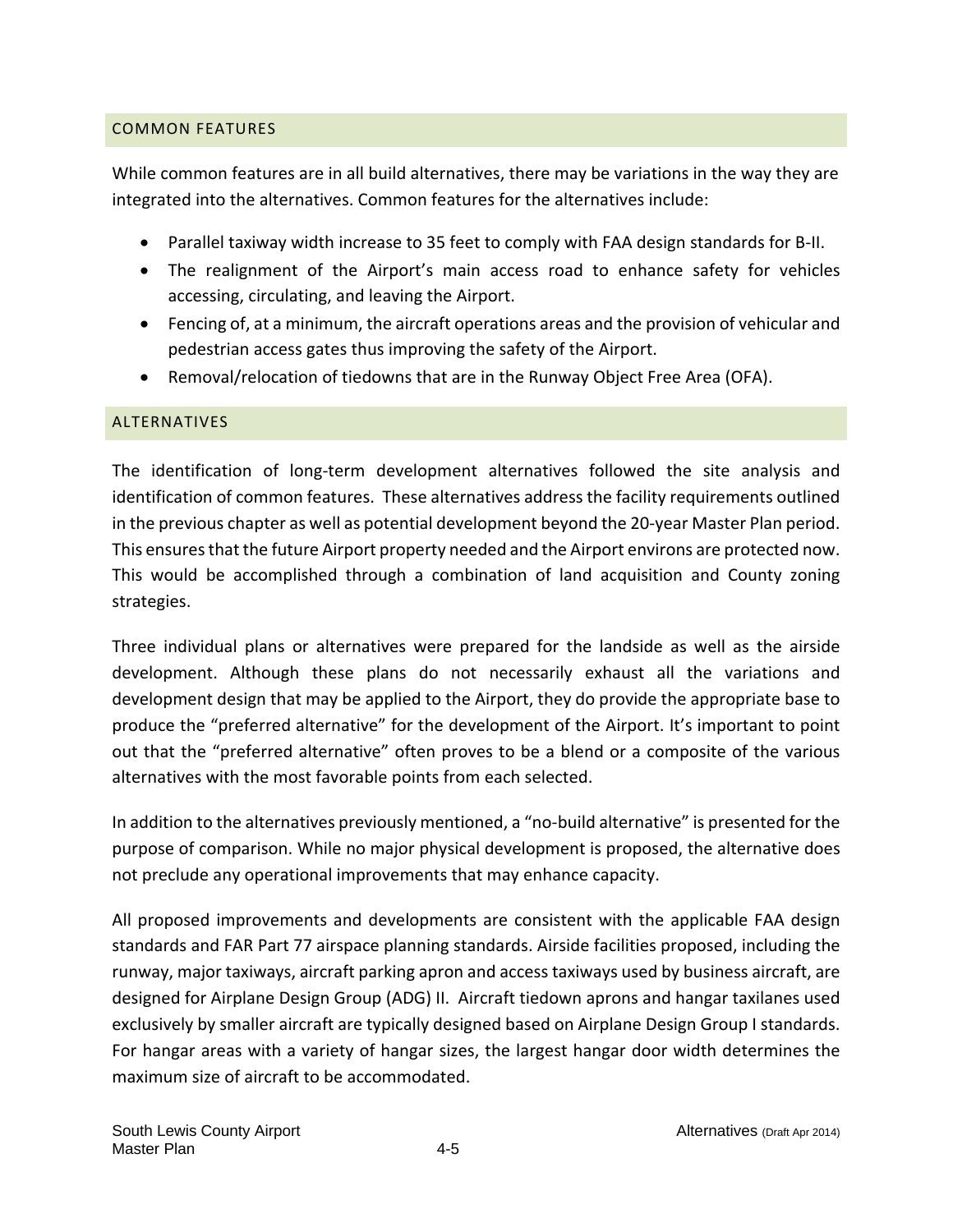The alternatives presented below represent the first step in a multi‐step process that involves the public and the PAC and leads to Lewis County selecting a "preferred alternative" to be shown on the Airport Layout Plan (ALP). Also notable is that some of the alternatives include elements of the 2004 ALP proposed development.

The following sections describe the No-Build Alternative, various airside alternatives identified as A1 through A3, and the landside alternatives identified as L1 through L3.

### NO‐BUILD ALTERNATIVE

The No‐Build alternative, commonly referred to as the No Action alternative, establishes a baseline from which the alternatives can be developed and compared. The No‐Build alternative preserves the current configuration of the airport by providing maintenance of existing facilities where needed.

The No‐Build Alternative, illustrated in **Exhibit 4B**, is inconsistent with the management and development policies of Lewis County and their long‐term commitment to providing an efficient and safe public air transportation facility. As previously mentioned, this alternative is presented for the sole reason of providing a baseline from which the alternatives can be developed and compared.

### AIRSIDE ALTERNATIVES

This section examines the airside needs, mainly those of Runway 06‐24.

As mentioned in the requirements chapter, the required runway width for a Runway Design Code (RDC) of B‐I is 60 feet and for a RDC of B‐II is 75 feet. Runway 06‐24 is 150 feet wide and based on the County's past actions, including the decision to maintain the 150‐foot width made in the last ALP update and the funding of the additional width as part of the last pavement maintenance project, the County supports maintaining the current runway width. The County understands that the FAA will likely not fund the pavement maintenance or improvement of the runway beyond the 75‐foot width required for B‐II. All alternatives presented show a runway width of 150 feet consistent with the County's vision. However, this does not preclude the County from reducing the width in the future to 75 or 100 feet. Ultimately the County's decision to maintain the current width or to reduce it to the recommended 75 feet must be based on a Cost-Benefit Analysis that accounts for the benefits associated with maintaining the 150‐foot width and the additional cost of pavement maintenance and rehabilitation.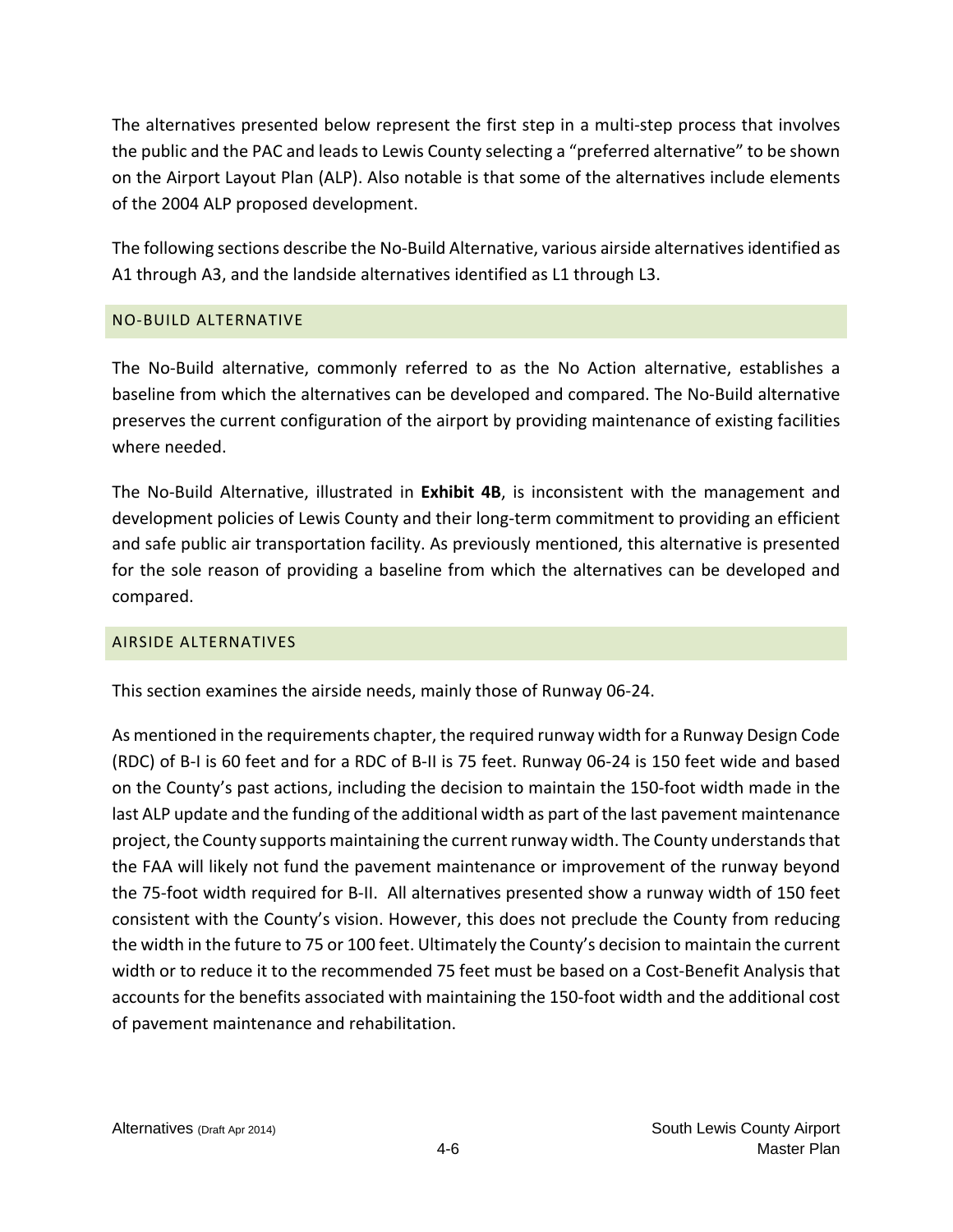The Requirements chapter discussed the fact that two roads, Jackson Highway and Buckley Road, are within the RPZ for Runway 06. On September 27, 2012, the FAA issued a Memorandum titled "Interim Guidance on Land Uses within a Runway Protection Zone." The guidance states that "Regional and ADO<sup>1</sup> staff must consult with the National Airport Planning and Environmental Division, APP-400 (who will coordinate with the Airport Engineering Division, AAS-I OO), when any of the land uses described in Table 1 would enter the limits of the RPZ as the result of:

- 1. An airfield project (e.g., runway extension, runway shift)
- 2. A change in the critical design aircraft that increases the RPZ dimensions
- 3. A new or revised instrument approach procedure that increases the RPZ dimensions
- 4. A local development proposal in the RPZ (either new or reconfigured)"

Among the uses described in Table 1 of the Memorandum are transportation facilities such as public roads and highways. The guidance means that any airfield project or any project involving the portion of Buckley Road and Jackson Highway that are within the RPZ would require coordination with the FAA. The required coordination is to focus on finding a solution that addresses the incompatible use within the RPZ. The guidance also states that "This interim policy only addresses the introduction of new or modified land uses to an RPZ and proposed changes to the RPZ size or location. Therefore, at this time, the RO and ADO staff shall continue to work with sponsors to remove or mitigate the risk of any existing incompatible land uses in the RPZ as practical."

Airside Alternatives A1 and A2 presented in this section address the issue of the existing roads in the RPZ. Additionally, the FAA has been engaged in the discussion to determine the best approach to handle this incompatible land use.

### AIRSIDE ALTERNATIVE A1

Airside Alternative A1 provides for a 1,721‐foot extension of the runway to the east, resulting in a runway length of 6,200 feet. The 6,200‐foot length was identified in the Requirements chapter as the length necessary to serve 75 percent of large airplanes (over 12,500 pounds but under 60,000 pounds) at 90 percent useful payload.

**Exhibit 4C** illustrates the runway extension and the necessary land acquisition to accommodate it. It should be noted that the land acquisition would also include the area covered by the future

<sup>1</sup> Airports District Office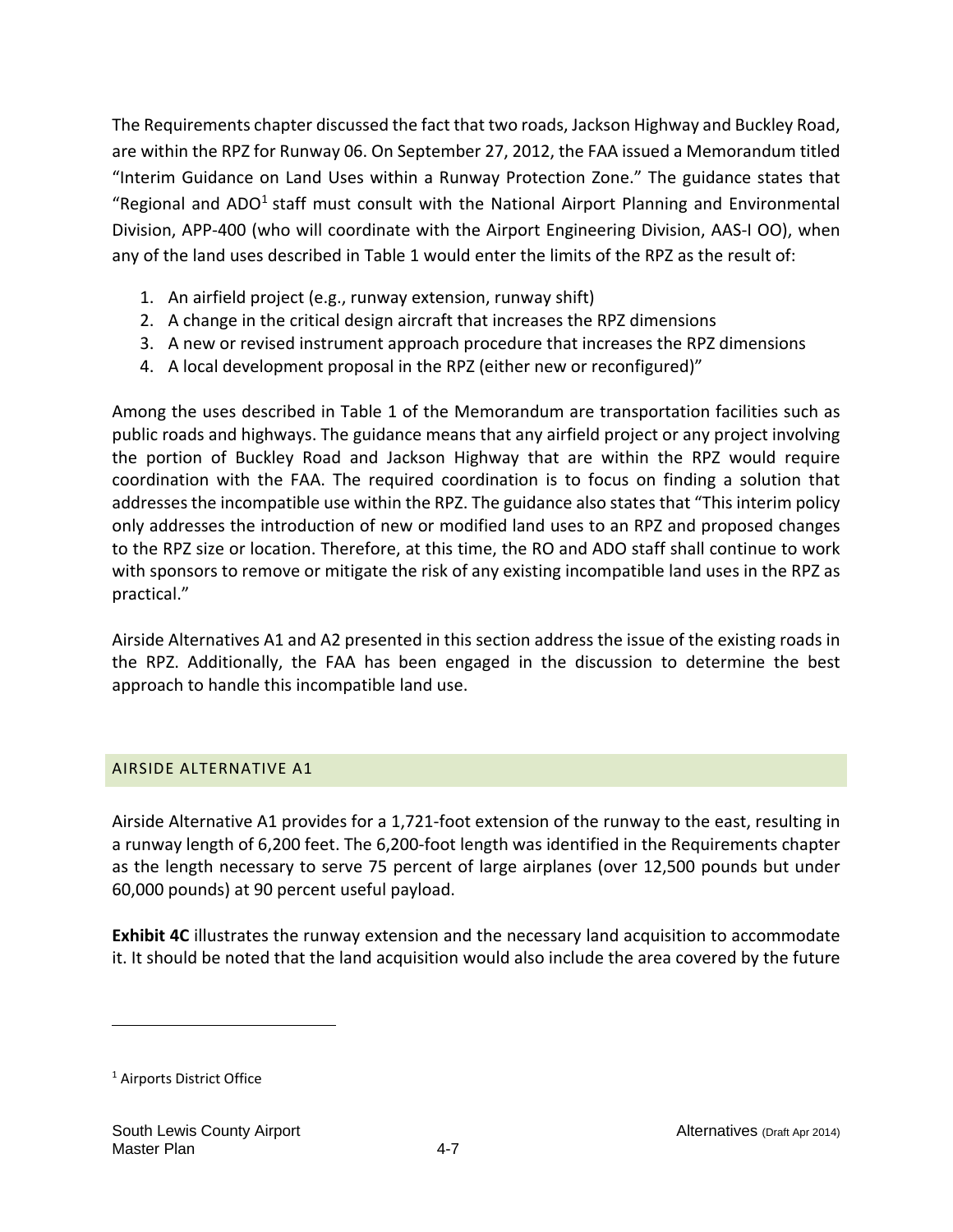RPZ of Runway 24. Further, the exhibit shows the full-length extension of Taxiway A and the provision of a holding apron at the Runway 24 entrance.

As discussed in the previous chapter, the aviation demand forecasts for the Airport do not support the need for a runway extension in the 20-year planning period. However, serving 75 percent of large airplanes at 90 percent useful load is one of a few scenarios the County is considering for the distant future (beyond 20 years). Additionally, a 6,200 feet runway aligns with the Airport Business Plan developed in 2010. The County recognizes that inclusion of such an extension on the ALP drawing would help the County protect for it through zoning strategies and land acquisition. Additionally, such an extension to the east might prove necessary and needed in light of a possible decision to mitigate the risk of roadways passing through Runway 06 RPZ.

Possible alternatives that address the incompatible land use in Runway 06 RPZ are discussed in Airside Alternative A2 and A3.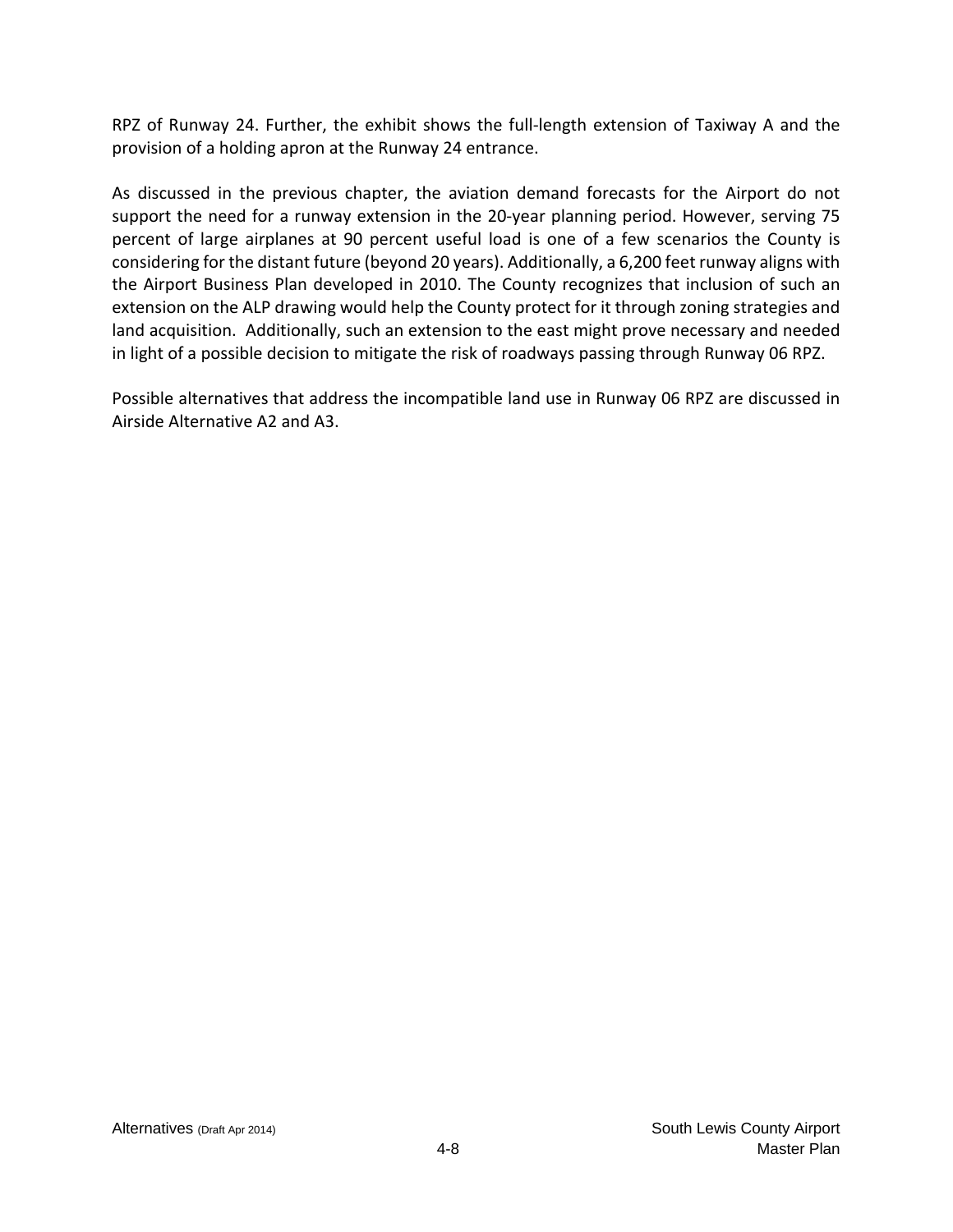### AIRSIDE ALTERNATIVE A2

In developing Airside Alternative A2, relocating or displacing Runway 06 threshold to the east to fully remove Jackson Highway and Buckley Road from the RPZ was examined. While this concept eliminates one issue, it creates another—as the RPZ shifts to the east, the aircraft parking apron and the airport office fall within the new RPZ. Consequently, this idea was deemed unacceptable and eliminated from further consideration. However, an alternative that considered a reduced shift in the RPZ would strike a balance between the roadways within the RPZ while avoiding any overlay of the airport office and apron.

This concept requires a Runway 06 threshold relocation a distance of 379 feet from the existing threshold. Both Jackson Highway and Buckley Road are still inside the RPZ but they only occupy the outer third. This alternative does not provide a complete solution to the incompatible land use within the RPZ, but does reduce the risk to people and property on the ground. Vehicles traveling on either Jackson Highway or Buckley Road would spend considerably less time inside the RPZ and thus would be subjected to less risk.

**Exhibit 4D** illustrates Alternative A2.

### AIRSIDE ALTERNATIVE A3

Airside Alternative A3, illustrated in **Exhibit 4E**, still shows Runway 06 threshold relocated 379 feet to the east. Additionally, it shows Buckley Road ending in a cul‐de‐sac prior to entering the RPZ. Also, Jackson Highway is realigned to go around the outer boundary of the RPZ, without entering it.

Although this alternative shows the Runway 06 threshold relocated to the east, the same alternative could be applied with Runway 06 threshold remaining where it currently is. This would require the realignment of a larger portion of Jackson Highway, thus increasing the cost associated with such diversion.

### AIRSIDE COMPARATIVE EVALUATION

Here, a comparison of the airside alternatives is presented in **Table 4A**. This table highlights the key features of each alternative to include runway length and RPZ land use compatibility. A discussion of the cost associated with the alternatives and the possible required wetland mitigation is addressed separately.

### **Table 4A. Airside Alternatives Comparative Evaluation**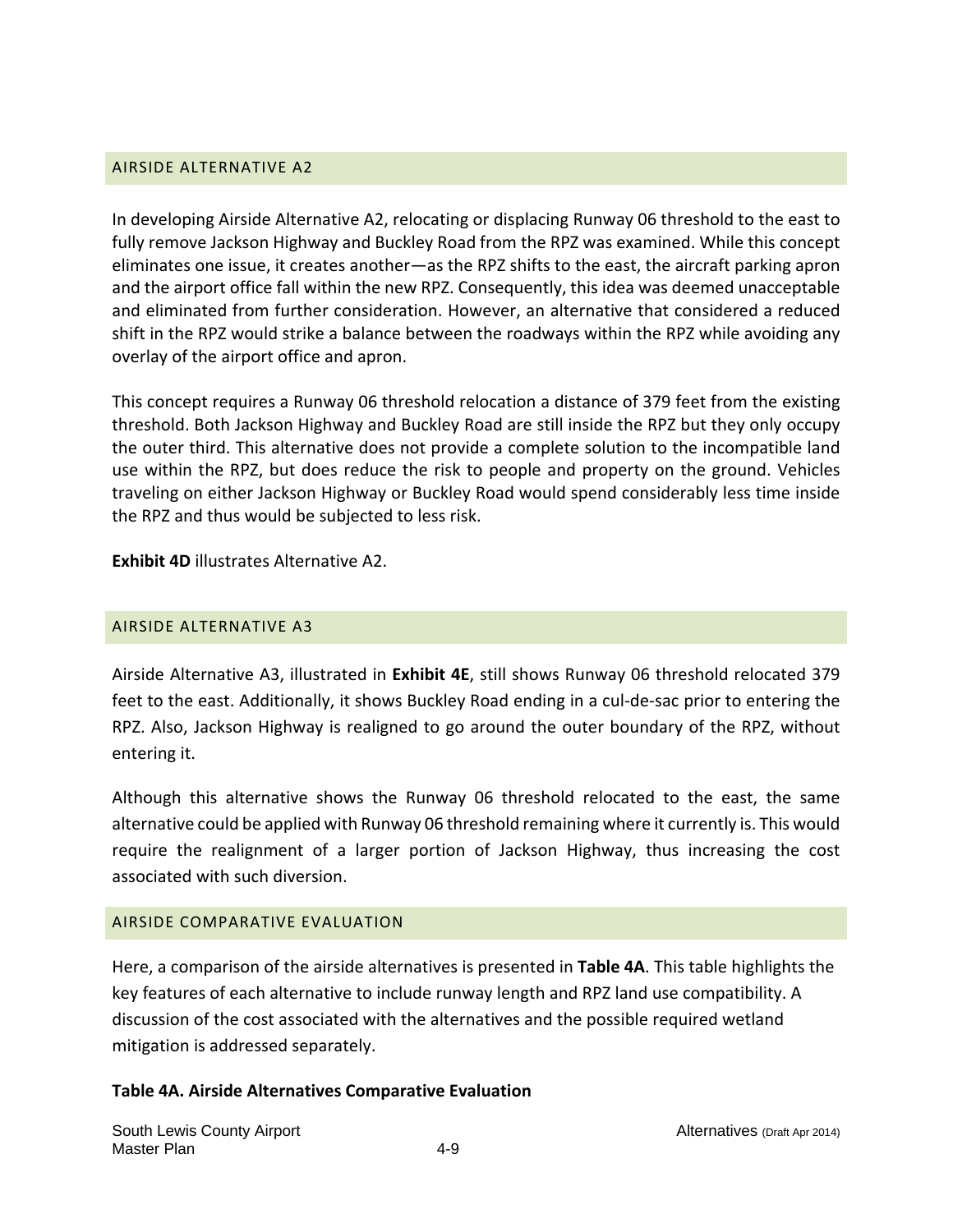| <b>Feature</b>                      | <b>No Build</b> | <b>Alternative A1</b> | <b>Alternative A2</b>                            | <b>Alternative A3</b>      |
|-------------------------------------|-----------------|-----------------------|--------------------------------------------------|----------------------------|
| Runway Length                       | 4,479 feet      | 6,200 feet            | 4,100 feet                                       | 4,100 feet                 |
| Aircraft Served by<br>Runway Length | $B-II$          | B-II large aircraft   | <b>B-II small aircraft</b>                       | <b>B-II small aircraft</b> |
| Incompatible<br>Land Use in RPZ     | Yes             | Yes, roadways         | Yes, roadways in<br>outer third of<br>RWY 06 RPZ | No.                        |

## ASSOCIATED COST – ORDER OF MAGNITUDE

Although detailed cost estimates were not prepared for each alternative, the alternatives' costs are compared in order of magnitude.

The closure of Buckley Road and the realignment of Jackson Highway, as shown in Alternative A3, are also costly propositions. The realignment of Jackson Highway would require land acquisition associated with the new alignment and right of way. The closure of Buckley Road would require the provision of alternate access to the residential neighborhood served by the road.

An extension to the east, as shown in Alternative A1 would require land acquisition to accommodate the extension as well as the associated future RPZ.

Alternative A3 is the most expensive airside alternative followed by Alternative A1. Alternative A2 has the least associated cost of all airside alternatives as it does not require the acquisition of land or major road realignments and closure.

As discussed in the Requirements chapter, a runway extension is not justified in the planning period and therefore would not be eligible for FAA funding. The inclusion of the runway extension as an alternative is to allow the County to plan for the distant future, beyond the 20‐year period.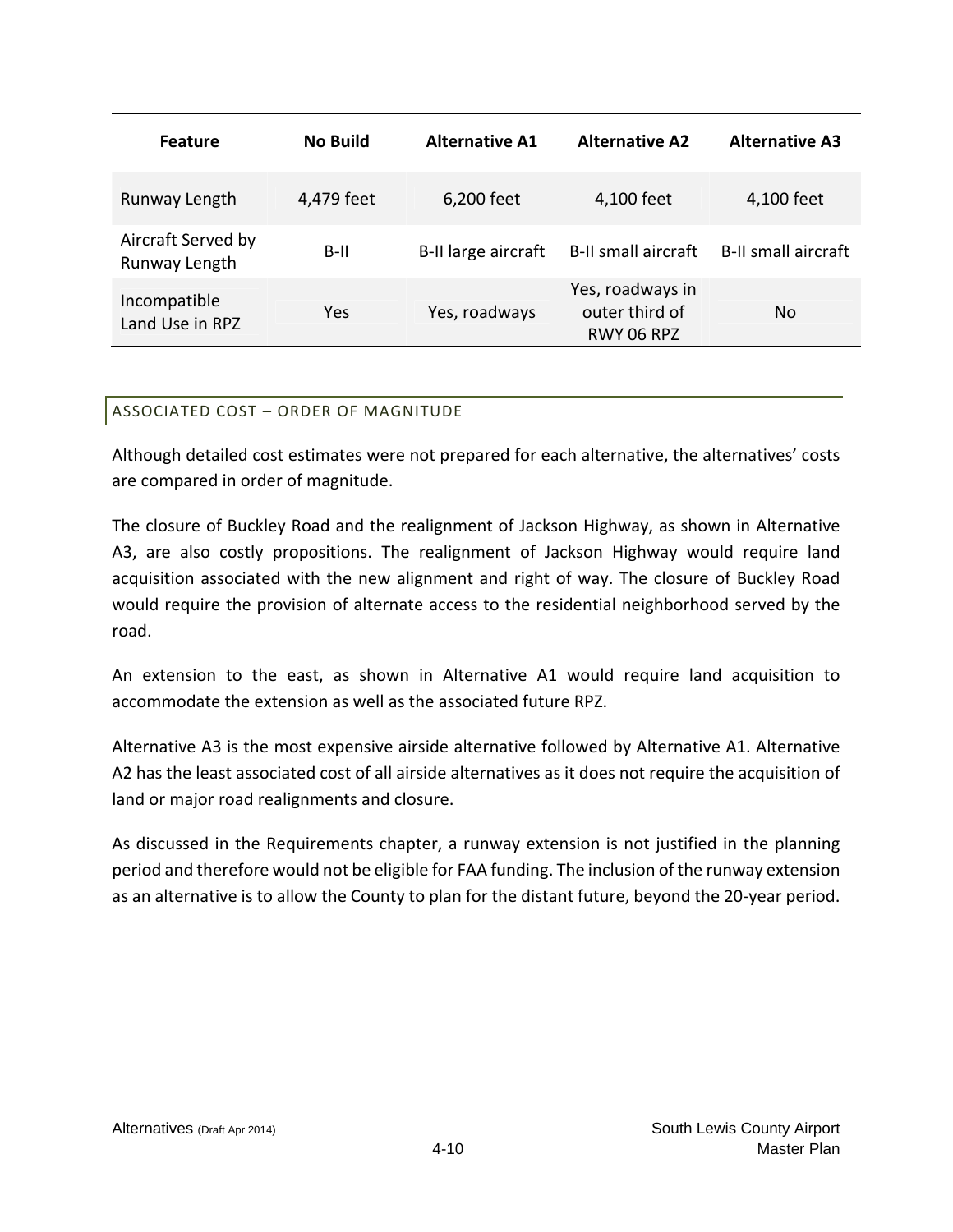#### LANDSIDE ALTERNATIVES

The landside alternatives presented below provide the facilities necessary to not only accommodate the demand forecast for the 20‐year planning period, but beyond. Factors that influence and drive the demand may change in the future, leading to a change in the facilities and improvements needed to accommodate the aeronautical demand. It is a good practice to develop a plan that goes beyond accommodating the forecast demand for the planning period and aims at identifying and protecting for the County's long term vision.

The development of additional facilities must be driven and justified by the aeronautical demand.

### LANDSIDE ALTERNATIVE L1

As previously identified in this master plan, the current Airport Reference Code is B‐I. Activity by aircraft in the B‐II family does take place at the Airport and is expected to lead to an upgrade in the ARC to B‐II by 2017.

Alternative L1 provides B‐II corporate and T‐hangar development as well as a parking apron south of the airfield. This alternative (**Exhibit 4F**) would also require an Airport access road to serve this development area. The land where the access is placed on the south side is not currently owned by the Airport so an easement would be required. However, the road could be placed inside the airport property line with size reduction to the hangars to maintain the proper separation between buildings and the runway. Further, Alternative L1 does not provide for vehicular parking to serve the development to the south of the Airport. Such space could be provided at the expense of losing aircraft parking space.

It should be noted that all alternatives showing development south of the airfield would require the provision of utilities such as power and water to that part of the airfield.

Alternative L1 also includes the provision of a future FBO building, realigned auto access, and additional vehicular parking area to serve the current as well as future needs of the airport users to the north of the airfield.

The requirements chapter identified the need for an AWOS system. Alternative L1 shows two possible locations for such a system as well as the clearance area that each of these locations would require.

As with all other alternatives, Alternative L1 includes the common features identified earlier.

### LANDSIDE ALTERNATIVE L2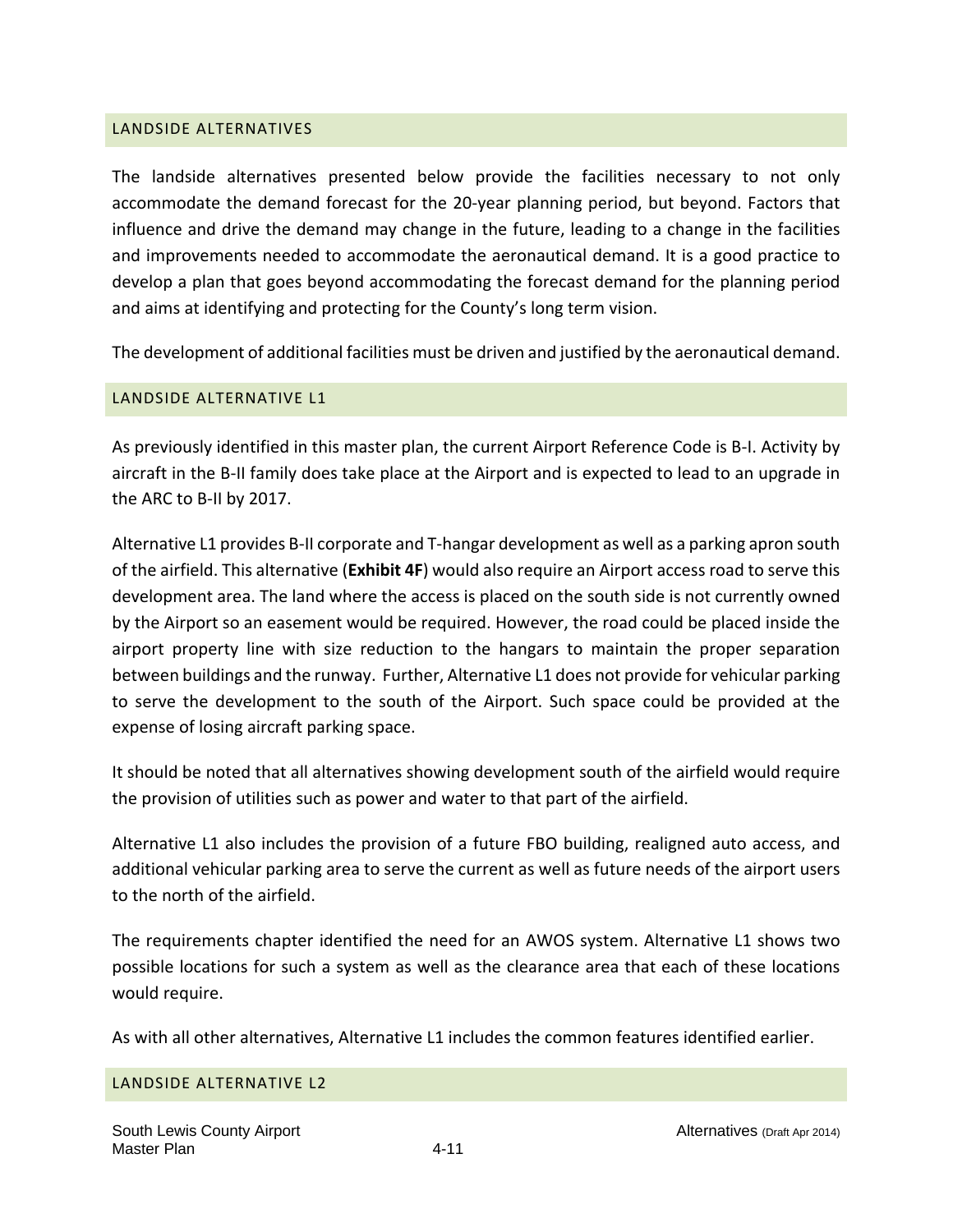The main objective of Alternative L2 is to avoid the costly development of the 14 acres south of the airfield that would require substantial off‐airport wetland mitigation and the extension of utilities to that side of the airfield. In this alternative, illustrated in **Exhibit 4G**, all development is kept to the north of the airfield. This requires the acquisition of land to the north and northeast of the current hangar development.

Alternative L2 provides the additional B‐I and B‐II hangar space needed to accommodate the forecast demand for the planning period and beyond. The alternative also provides an aircraft parking apron to both accommodate the future demand and remedy the loss of tiedown space resulting from the removal of the current tiedown spaces that are within the runway OFA.

Further, an additional access road to serve the new development on the north side is included. A new vehicular parking area, to the north of the existing hangar development, is provided to accommodate the existing as well as future demand. Additionally, all the previously mentioned common features are shown in this alternative.

## LANDSIDE ALTERNATIVE L3

Alternative L3 provides B‐I hangars and parking apron development to the east of the existing hangar development and north of the runway (**Exhibit 4H**) while B‐II hangar development is proposed on the south side. Features of previous alternatives such as the vehicular parking area to the north of the existing hangar development are also included in this alternative.

South of the runway, the B‐II hangar development would accommodate a combination of hangars and apron area. While acquisition of additional land is not specifically identified on the south side, the County could acquire land in the future if land becomes available. Additional land on the south side that is contiguous to the airport property could be acquired and reserved for long-term aviation development of aircraft storage hangars, support facilities, and potentially some aviation business tenants.

As with all other alternatives, common features are included.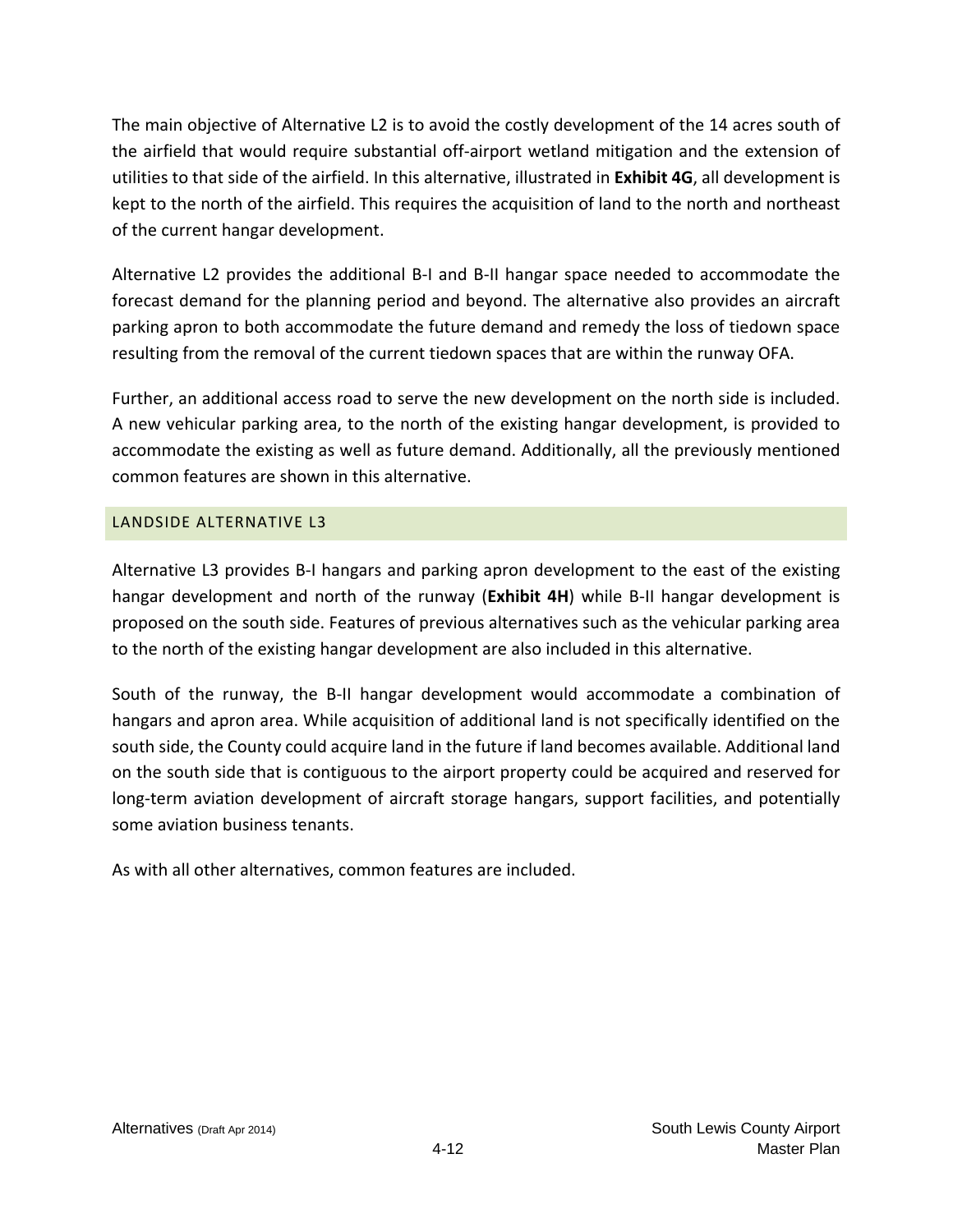### LANDSIDE COMPARATIVE EVALUATION

**Table 4B** provides a comparative evaluation summary of the various landside alternatives described earlier. This table highlights key features associated with each alternative such as the scenario or main theme of each as well asland acquisition, known and possible wetland presence, expansion potential, and phasing and flexibility considerations. The order‐of‐magnitude cost associated with the various alternatives is discussed separately.

All build alternatives propose safe and efficient facilities in compliance with FAA design standards. However, various components of each alternative may offer incremental to substantial enhancement in factors such as capacity, functionality, flexibility, expandability, timely phasing, cost savings, and environmental impact deterrence. While some of these factors can be quantitatively measured (e.g. number of future hangars), others may be more subjective and require discussion among the PAC members, County staff, and public as part of the comparative evaluation process.

## ASSOCIATED COST – ORDER OF MAGNITUDE

Although detailed cost estimates were not prepared for each alternative, the alternatives are compared in order of magnitude. The No Build Alternative has the least associated cost as it represents a scenario where no new development takes place and existing facilities are maintained. Therefore, the comparison will focus on the build alternatives L1, L2 and L3.

Prior to discussing the cost associated with the development of the various landside alternatives, it must be noted that the development shown in most alternatives, with the possible exception of Alternative L1, is beyond that needed for the 20‐year planning period.

Alternatives L1 and L3 provide for the development of the 14 acres to the southwest of the runway, requiring the extension of utility lines to serve the new development in the area. Additionally, the 14 acres of property to the southwest of the runway, shown as developed in Alternatives L1 and L3, is known to have wetlands that may require mitigation. Development to the northeast of the runway may or may not require wetland mitigation. Even if wetland mitigation is required to the northeast, its extent is expected to be well below that of the 14‐ acres property on the southwest side. Regarding the possible costs with wetland and waterway mitigation, Alternatives L1 and L3 would have the highest associated cost while L2 would have a significantly lower associated cost.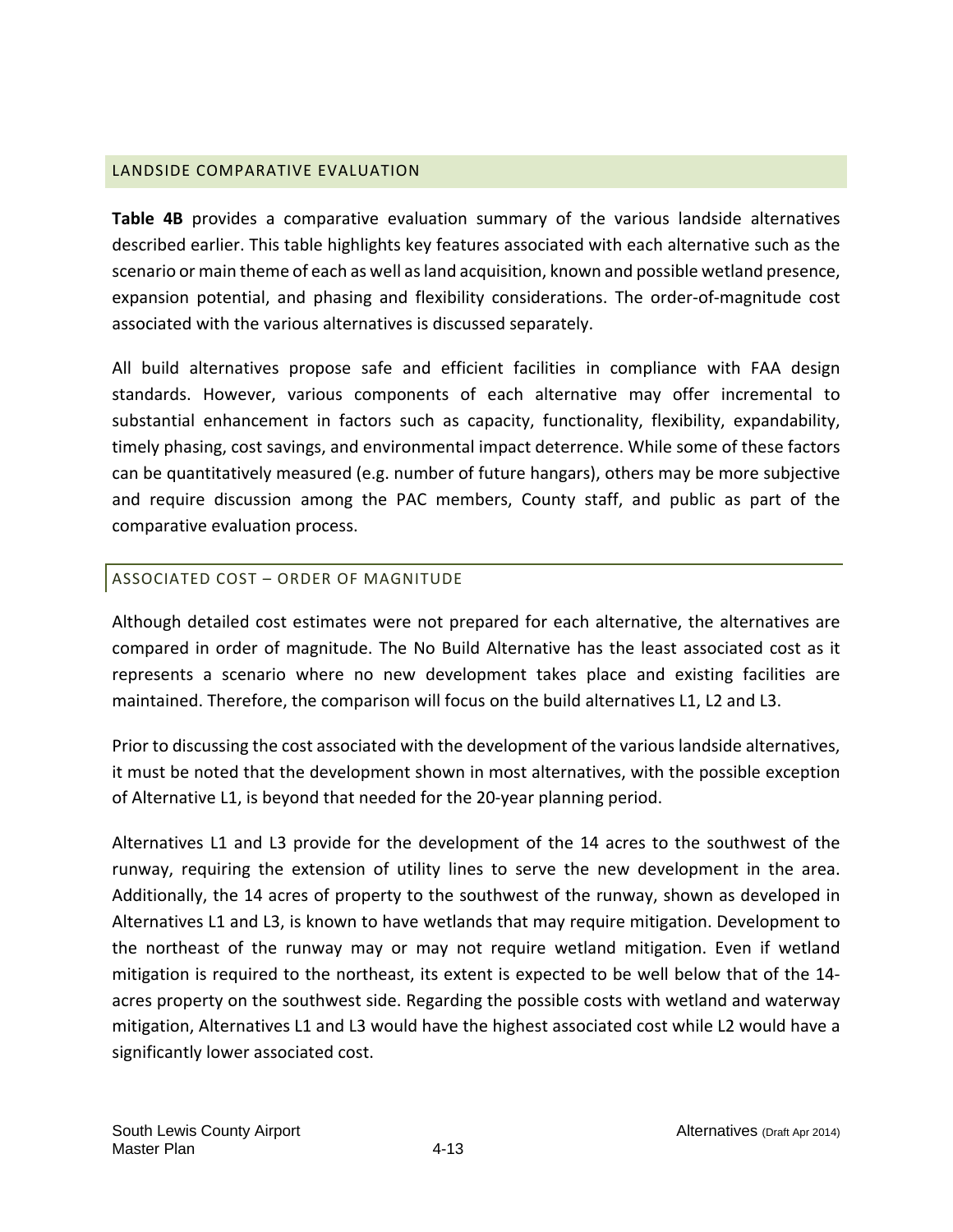As for the land acquisition associated costs, Alternative L2 has the highest associated cost as it includes the cost of land acquisition of parcels to the north and northeast of the runway. Alternative L3 has the second highest cost as it also includes land acquisition, of a smaller parcel, to the northeast of the runway. Alternative L1 does not include any land acquisition and therefore has the lowest cost.

#### PREFFERED ALTERNATIVE

The preferred alternative will be selected following the presentation of the various development alternatives to the PAC and the public in April 2014. Following discussion, the PAC will recommend a preferred alternative to the County. The County will review the recommendation and consider the public's input prior to the official selection of a preferred alternative.